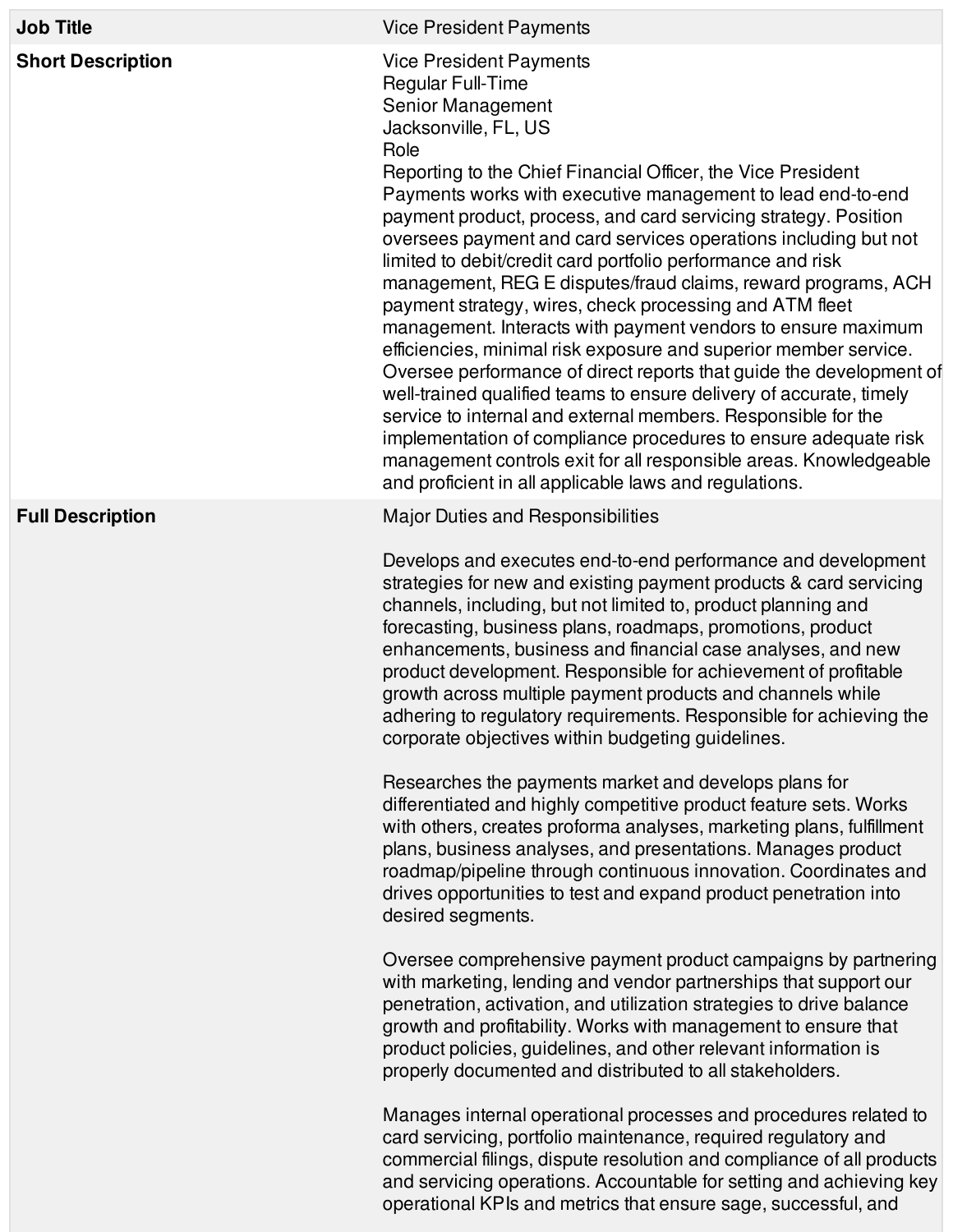efficient business processes and outcomes. Responsible for the stability, accuracy and compliance of electronica delivery channels. Monitors channe. activitiy and implements initiatives to direct transactions in a manner to achieve corporate goals using a sound risk-based approach. Must comply with applicable laws and regulations, including but not limited to, the Bank Secrecy Act, the Patriot Act, and the Office of Foreign Assets Control.

## Knowledge and Skills

## **Experience**

Ten years of related experience including successful teams leadership, five or more years in a leadership/management position. Experience in financial services, in-depth knowledge of card payment industry and financial analysis. In-depth knowledge of PIN networks, credit, debit, ATM functions; signature and other nonsignature networks. Demonstrated personal accountability for business unit. Ability to analyze major network interchange structure and processing with knowledge of ACH, wire and check processing, ATM fleet management and ATM networks. Working knowledge of federal and state regulations, network rules, and Reg E, Reg J & Reg CC operational experience and knowledge to successfully lead and guide operations to maximum output while mitigating associated risks and delivering upon organizational key results.

Education/Certifications/Licenses

## Interpersonal Skills

A significant level of trust, credibility and diplomacy is required. Indepth dialogues, conversations and explanations with customers, direct and indirect reports and outside vendors can be of a sensitive and/or highly confidential nature. Communications may involve motivating, influencing, educating and/or advising others on matters of significance.

## Physical Requirements

Perform primarily sedentary work with limited physical exertion and occasional lifting of up to 10 lbs. Must be capable of climbing / descending stairs in emergency situation. Must be able to routinely perform work on computer for an average of 6-8 hours per day, when necessary. Must be able to work extended hours whenever required or requested by management. Must be capable of regular, reliable and timely attendance.

Must be able to perform job functions independently or with limited supervision and work effectively either on own or as part of a team. Must be able to read and carry out various written instructions and follow oral instructions. Must be able to speak clearly and deliver information in a logical and understandable sequence. Must be capable of dealing calmly and professionally with numerous different personalities from diverse cultures at various levels within and